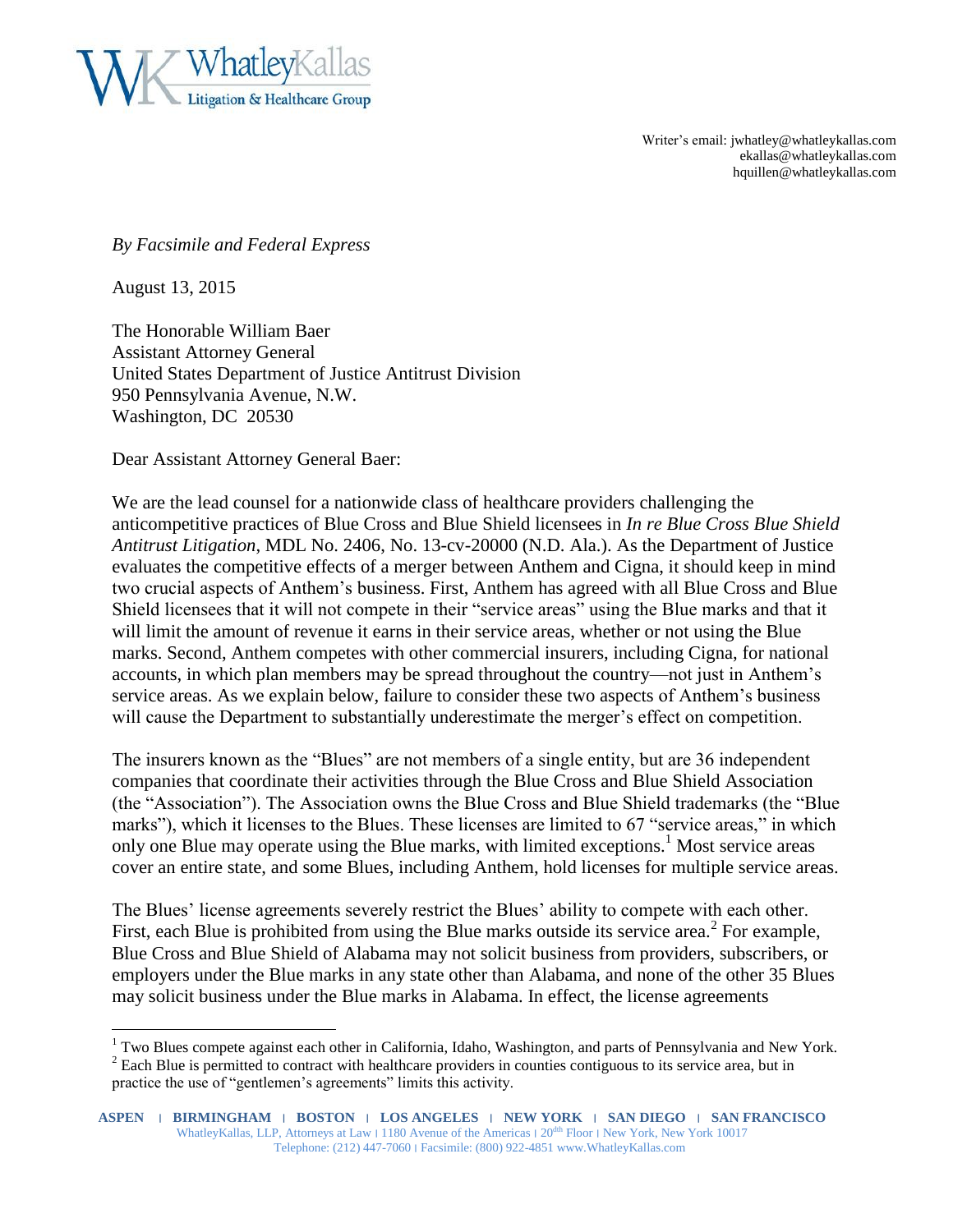The Honorable William Baer August 13, 2015 Page 2

eliminate the possibility of interstate competition using the Blue marks. When one considers that two of the largest four and 15 of the largest 25 health insurers in the country are Blues, it becomes obvious that this noncompetition agreement severely limits competition in the health insurance industry throughout the country. The limits on competition are exacerbated when one considers that the same license agreements restrict the Blues' ability to do business across state lines under any mark, Blue or not. Each Blue agrees that at least two-thirds of the annual revenue generated by it or its subsidiaries (or two-thirds of its enrollment), excluding Medicare and Medicaid, shall be attributable to services offered under the Blue marks (the "two-thirds rule"). The two-thirds rule limits the ability of each Blue to generate revenue from non-Blue branded business, and thereby limits the ability of each Blue to develop non-Blue brands that could and would compete with other Blues.

The consequences of a Blue's failure to abide by these restrictions are catastrophic. The Association may terminate that Blue's license to use the Blue marks and collect a "reestablishment fee" that will be used to establish a new Blue in its place. According to Anthem's most recent Form 10-K, this fee was \$98.33 per enrollee, and if Anthem's license were terminated, the Association would assess a re-establishment fee of \$2.8 billion.<sup>3</sup>

While the Department should request detailed information about how Anthem calculates its Blue and non-Blue business, a back-of-the-envelope calculation suggests that when Anthem acquires Cigna, it will not be in compliance with the two-thirds rule. In its 2014 Form 10-K, Anthem reported that it had  $25{,}623{,}000$  members, excluding its Medicare and Medicaid business.<sup>4</sup> Cigna reported in its 2014 Form 10-K that it had approximately 14,022,000 members, excluding its Medicare and Medicaid business. If Anthem and Cigna are combined, then, only 64.6% of its members (excluding Medicare and Medicaid) will be enrolled in Blue plans. This noncompliance will effectively preclude Anthem from expanding its non-Blue business, including its Cignabranded business, or perhaps even require Anthem to pull Cigna out of certain markets. Outside of its service areas, Anthem cannot solve the problem by converting Cigna plans to Blue plans, because it is not allowed to do any business under the Blue marks outside its service areas. And, the limit on Anthem's non-Blue business reduces Anthem's incentive to invest in or attempt to grow that business.

Because Anthem cannot expand its non-Blue business, an evaluation of the effects of its merger with Cigna must include not only those geographic markets in which Cigna competes with Anthem, but also those geographic markets where Cigna competes (or would compete) with any insurer.<sup>5</sup> In each of those markets, the Association's restrictions mean that Cigna can no longer

 $\overline{a}$ <sup>3</sup> Anthem 2014 Form 10-K at 33.

<sup>&</sup>lt;sup>4</sup> Anthem reported having 37,499,000 members, of whom 1,404,000 were participants in Medicare and 5,193,000 were participants in Medicaid. Another 5,279,000 individuals were listed as being "BlueCard" members, but Anthem explained that these are actually enrollees in other Blue plans who are treated in Anthem's service area. Anthem 2014 Form 10-K at 50–52. Cigna reported that it had 14,456,000 members, 3% of whom were participants in government programs including Medicare and Medicaid. Cigna 2014 Form 10-K at 7, 36.

<sup>&</sup>lt;sup>5</sup> For this reason, the Department should aggregate market shares of Cigna and Blues plans in each market. *Cf. Standard Oil Co. v. United States*, 337 U.S. 293, 294 (1949) (noting that a 6.7 percent market share was still "substantial" when considering aggregate market shares of other suppliers within the industry also using exclusive contracting deals); *see also United States v. Visa U.S.A, Inc.*, 344 F.3d 229, 240 (2d Cir. 2003) (finding that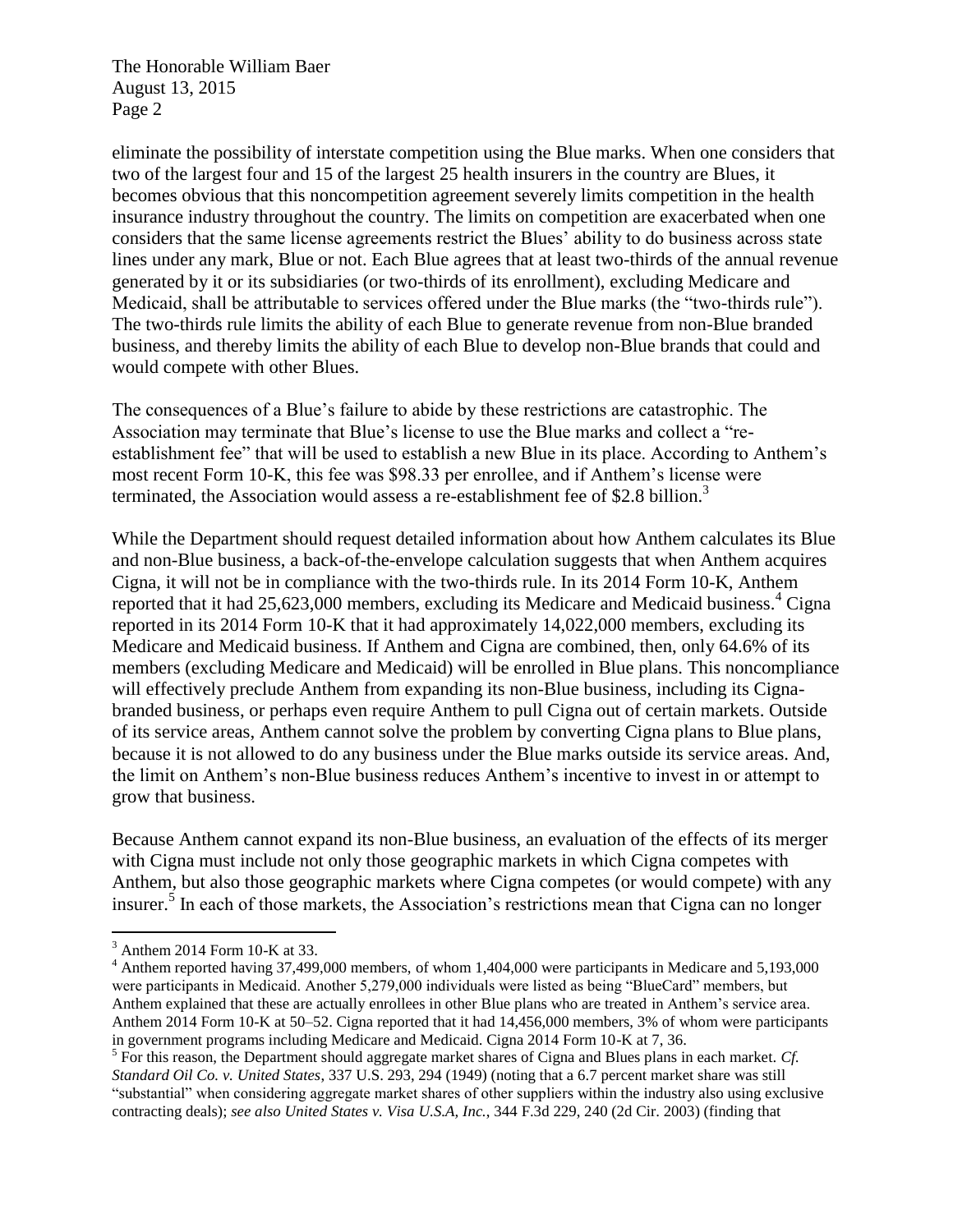The Honorable William Baer August 13, 2015 Page 3

compete for new business in any market unless it decreases its business by an offsetting amount in another market. The net effect is that Cigna's effectiveness as a competitor in markets outside of Anthem's service area will be impaired.

The market for PPO plans in Huntsville, Alabama is a good example of the effect of the proposed merger in a state outside Anthem's service areas. According to the American Medical Association, the market for PPO plans in the Huntsville market is highly concentrated. Blue Cross and Blue Shield of Alabama controls 93% of the market, and the HHI is 8639.<sup>6</sup> Recently, Cigna had some initial success in expanding its presence in that market. It not only negotiated a network contract with the Huntsville Hospital System, the largest hospital system in the northern part of the State, but it also won a contract to administer the health benefit plan for the hospital's employees. If Cigna is purchased by Anthem, however, it cannot continue to introduce competition into this market, and may have to scale back its presence, so that Anthem does not violate its license agreements. Huntsville is not unique in this regard; any market in which Cigna competes, or would compete, is subject to the same dynamic. It would be a mistake to focus solely on Anthem's service areas when evaluating the competitive impact of the proposed merger.

Moreover, when analyzing past health insurance mergers, the Department has recognized the role of the Blues in insurance markets throughout the country. While different from the twothirds issue, in UnitedHealth's acquisition of PacifiCare, the Department required United to terminate its agreement with Blue Shield of California.<sup>7</sup> United did not directly compete within California, but United "rented" provider networks through Blue Shield of California's CareTrust Network to service its national employer contracts.<sup>8</sup> Pursuant to this agreement, United had access to reimbursement information and network development of the Blue Shield plan. Prior to the transaction, PacifiCare was a leading competitor to Blue Shield of California.<sup>9</sup> Thus, the alliance between United and Blue Shield of California created incentives for a merged United/PacifiCare to coordinate with Blue Shield and substantially lessen competition throughout California.<sup>10</sup> Therefore, in the past, the Department has rightfully recognized that health insurance mergers cannot be reviewed in isolation.

Apart from its effect on local markets, the proposed merger will likely cause a substantial reduction in competition for national accounts: plans for large employers whose employees are spread throughout the country.<sup>11</sup> Anthem participates in this market, enrolling  $7,155,000$ 

 $\overline{a}$ 

aggregate market power of both Visa and MasterCard, 47 and 26 percent respectively, allowed the parties to "effectively preclude[e]" other competitors within the credit card markets).

<sup>&</sup>lt;sup>6</sup> American Medical Association, Competition in Health Insurance: A comprehensive study of U.S. markets (2014) Update) at 26.

<sup>&</sup>lt;sup>7</sup> See Press Release, Dep't of Justice, Justice Department Requires Divestitures in UnitedHealth Group's Acquisition of PacifiCare Health Systems (Dec. 20, 2005), *available at* http://goo.gl/jq0XqZ.

<sup>8</sup> Complaint, *United States v. UnitedHealth Inc.*, 1:05-cv-02436 (D.D.C. Dec. 20, 2005).

<sup>9</sup> *Id.*   $^{10}$  *Id.* 

<sup>&</sup>lt;sup>11</sup> In a food service distribution case, the FTC recently contended that product markets can be for "national" customers. The District Court of Columbia agreed with the national-customers product market by noting the unique nature of companies that serve national markets, including the companies' nationwide capabilities and their direct